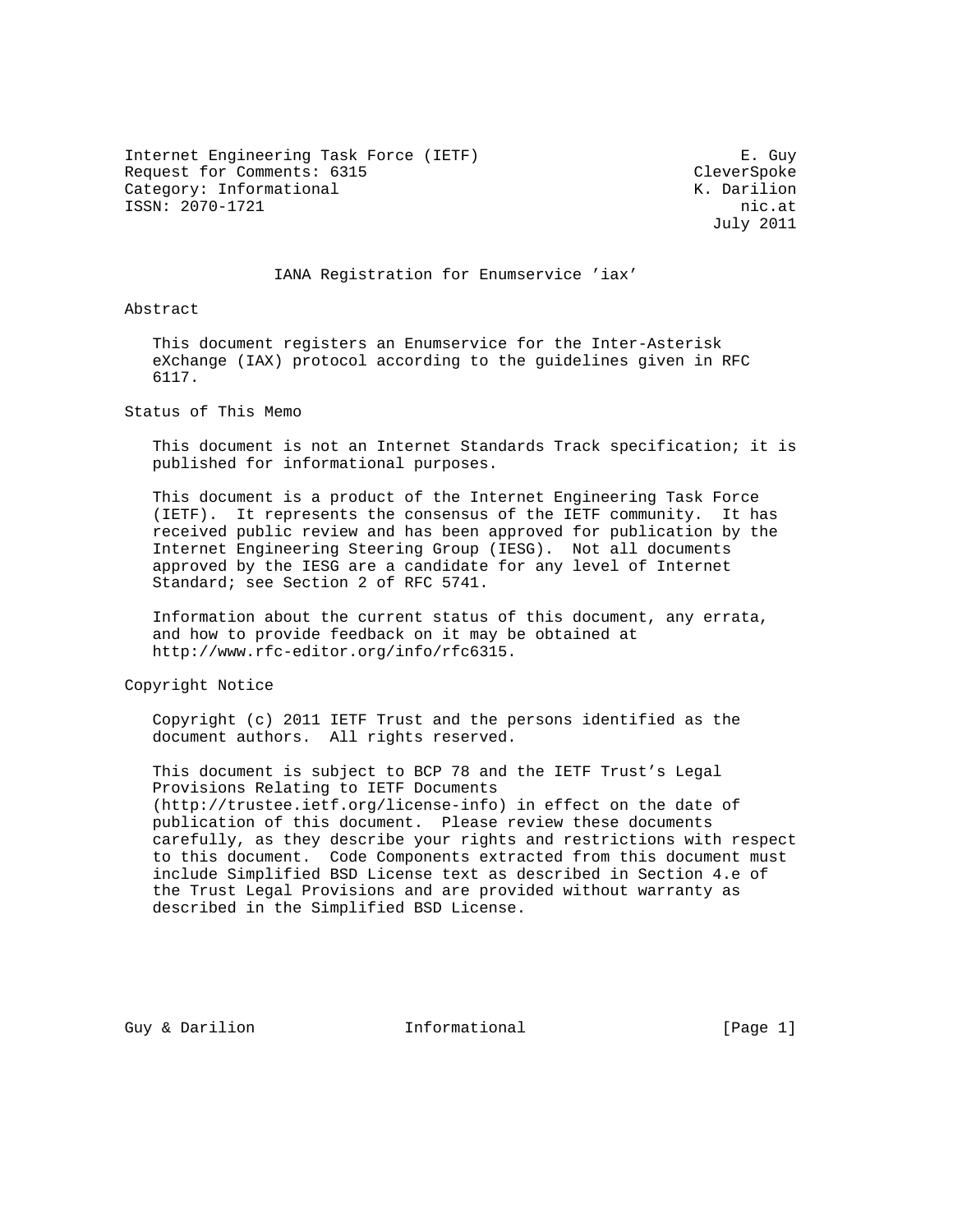This document may contain material from IETF Documents or IETF Contributions published or made publicly available before November 10, 2008. The person(s) controlling the copyright in some of this material may not have granted the IETF Trust the right to allow modifications of such material outside the IETF Standards Process. Without obtaining an adequate license from the person(s) controlling the copyright in such materials, this document may not be modified outside the IETF Standards Process, and derivative works of it may not be created outside the IETF Standards Process, except to format it for publication as an RFC or to translate it into languages other than English.

# Table of Contents

### 1. Introduction

 The E.164 to Uniform Resource Identifiers (URIs) [RFC3986] Dynamic Delegation Discovery System (DDDS) Application (ENUM) [RFC6116] transforms E.164 [E164] numbers into URIs using the Domain Name System (DNS) [RFC1035].

 IAX (Inter-Asterisk eXchange) [RFC5456] is an "all-in-one" protocol for handling multimedia in IP networks. It combines both control and media services in the same protocol.

 This document registers an Enumservice for the IAX [RFC5456] protocol according to the guidelines given in [RFC6117].

Guy & Darilion **Informational** [Page 2]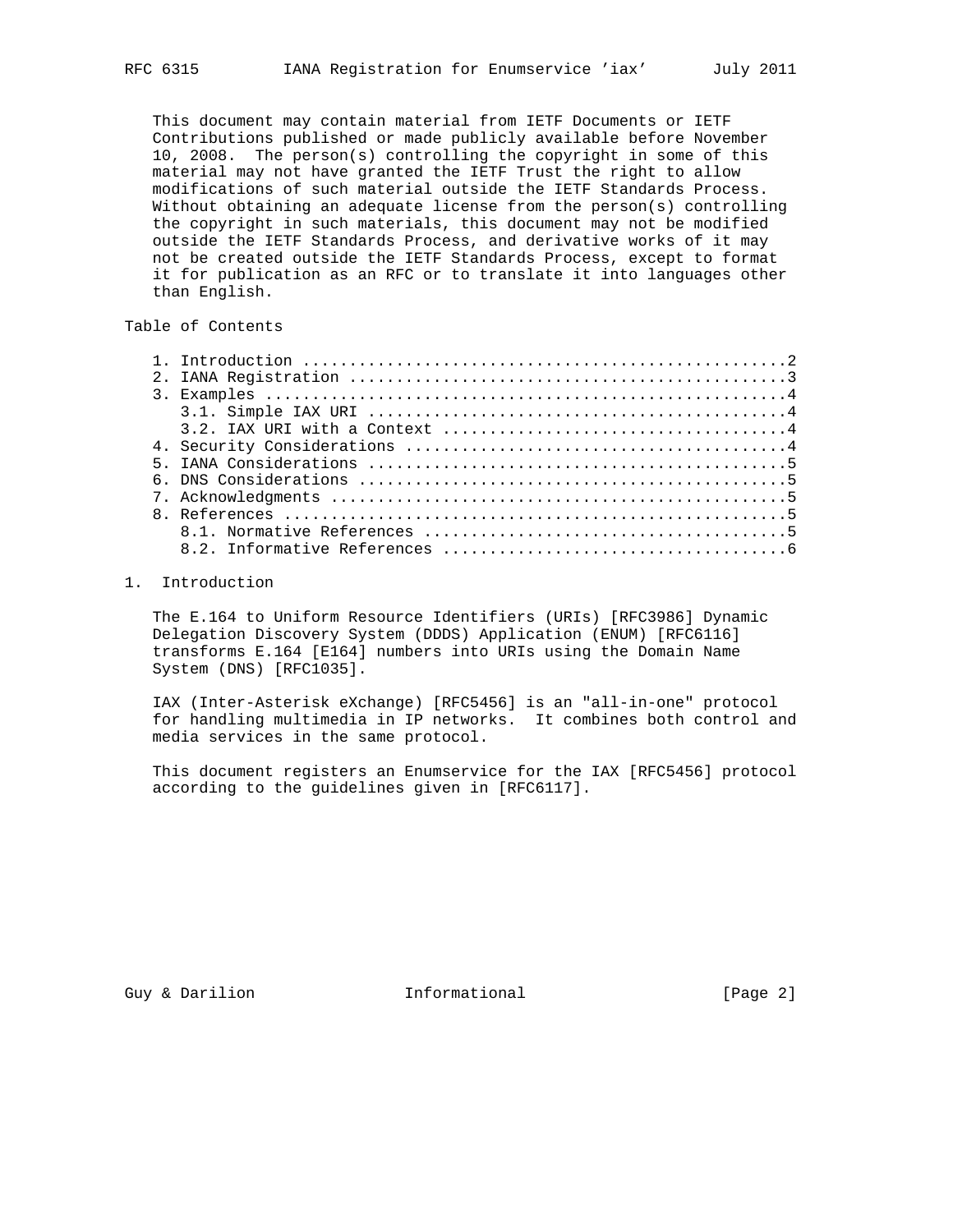### 2. IANA Registration

```
 <record>
 <!-- iax -->
 <class>Protocol-Based</class>
 <type>iax</type>
 <!-- No subtype -->
 <urischeme>iax</urischeme>
 <functionalspec>
    <paragraph>
      The 'iax' Enumservice is used to map E.164 numbers to
      IAX URIs. Such URIs identify resources capable of being
      contacted to provide a communication session using the
      IAX protocol <xref target="RFC5456"/>.
    </paragraph>
    <paragraph>
      A client selecting this NAPTR needs to be able to support
      communication utilizing the IAX protocol.
    </paragraph>
  </functionalspec>
  <security>
   See <xref type="rfc" data="6315"/>, Section 4.
 </security>
 <usage>COMMON</usage>
  <registrationdocs>
    <xref type="rfc" data="6315"/>
  </registrationdocs>
 <requesters>
    <xref type="person" data="Ed_Guy"/>
    <xref type="person" data="Klaus_Darilion"/>
  </requesters>
</record>
<people>
 <person id="Ed_Guy">
   <name>Ed Guy</name>
    <org>CleverSpoke, Inc</org>
    <uri>mailto:edguy@CleverSpoke.com</uri>
    <updated>2010-11-01</updated>
  </person>
  <person id="Klaus_Darilion">
   <name>Klaus Darilion</name>
    <org>nic.at</org>
    <uri>mailto:klaus.darilion@nic.at</uri>
    <updated>2011-03-24</updated>
  </person>
</people>
```
Guy & Darilion **Informational** [Page 3]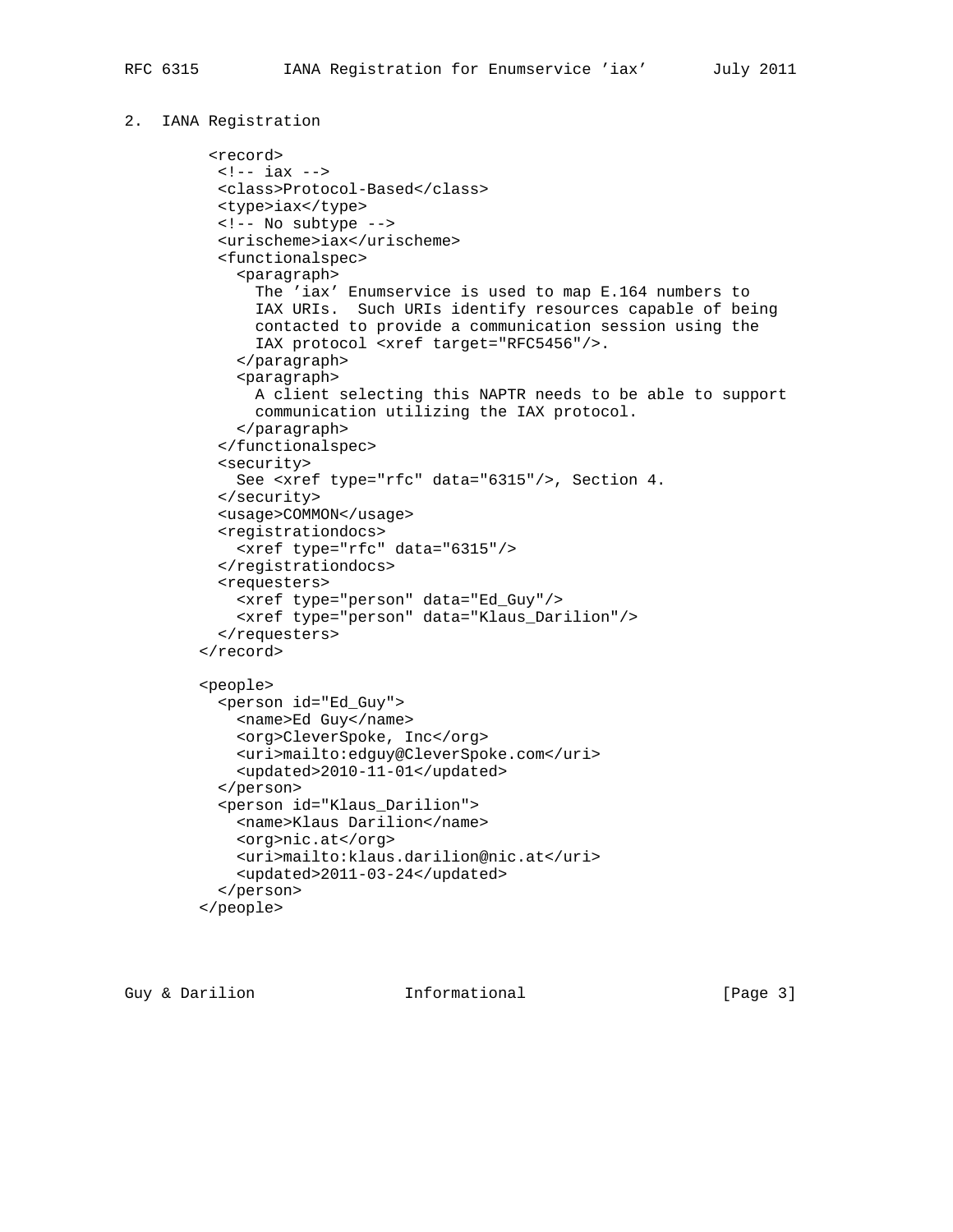3. Examples

 The following examples are just for illustrative purposes and will in no way limit the usage of the 'iax' Enumservice to other usage scenarios.

3.1. Simple IAX URI

 The following Naming Authority Pointer (NAPTR) resource record is an example of the 'iax' Enumservice.

\$ORIGIN 8.4.1.0.6.4.9.7.0.2.4.4.e164.arpa.

 @ IN NAPTR ( 10 100 "u" "E2U+iax" "!^.\*\$!iax:example.com/alice!" . )

 This contact information indicates that the party addressed by the E.164 number +442079460148 can be contacted using the IAX protocol to domain 'example.com'. The called party, service, or program on that domain is identified by 'alice'.

3.2. IAX URI with a Context

 The following is an example of the 'iax' Enumservice using an IPv6 destination address and a destination 'context'.

\$ORIGIN 9.4.1.0.6.4.9.7.0.2.4.4.e164.arpa.

 @ IN NAPTR ( 10 100 "u" "E2U+iax" "!^.\*\$!iax:[2001:db8::1]:4569/alice?friends!" . )

 This NAPTR resource record indicates that +442079460149 may be contacted by using the IAX protocol at IPv6 address 2001:db8::1, port 4569 with the called party 'alice' in the context (or user partition) 'friends'. For further usage of IAX URIs, see Section 5 of [RFC5456].

4. Security Considerations

 The 'iax' Enumservice does not introduce any new security issues beyond any already present in the ENUM, DNS, and IAX protocols, except that this Enumservice provides for disclosure of information that may facilitate an attack or a violation of user privacy in some way. The primary result of these exploits is unwanted communications. These issues are discussed in further detail in [RFC3833].

Guy & Darilion **Informational** [Page 4]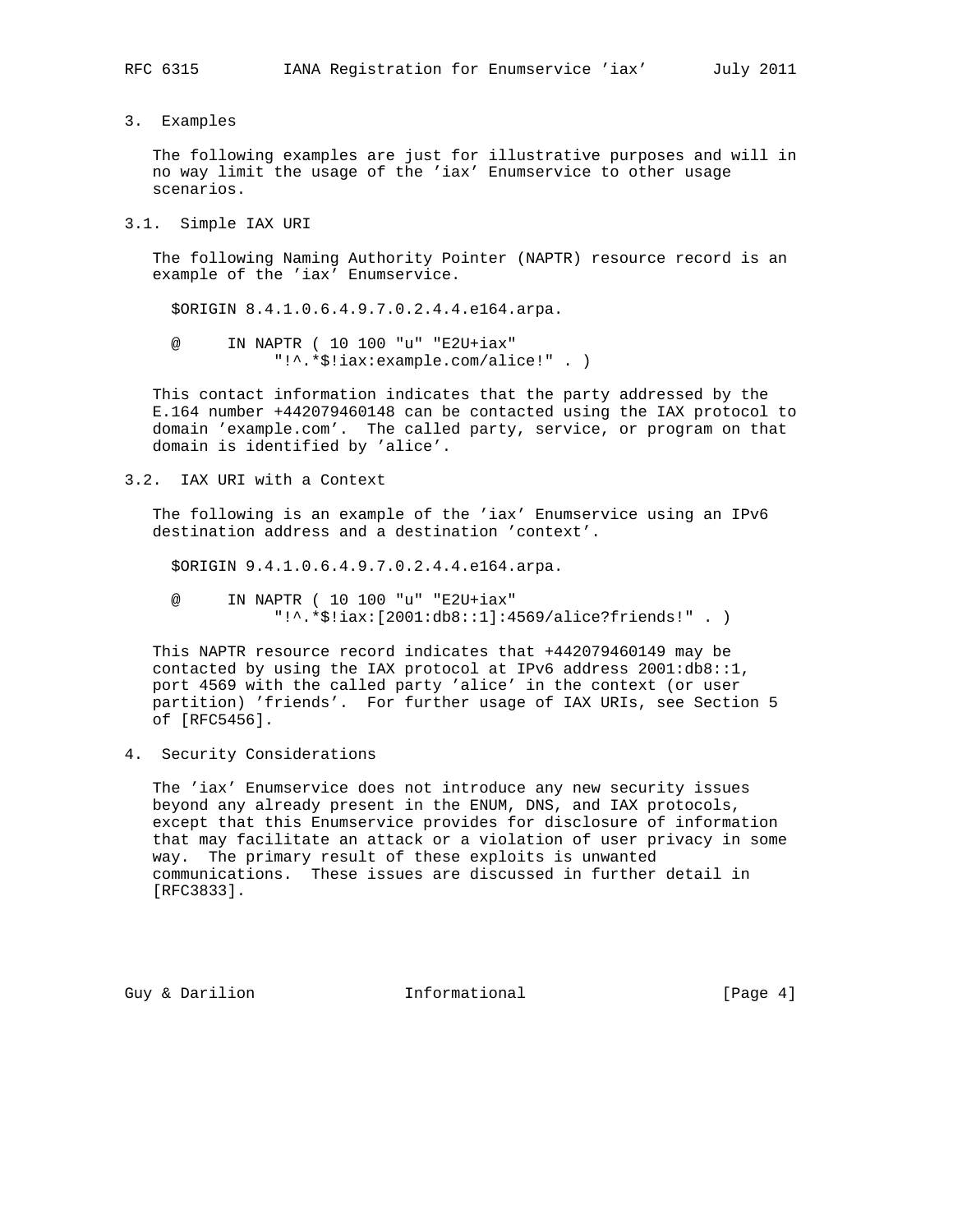The use of DNS Security (DNSSEC) [RFC4033] is recommended to improve operational security.

 For security considerations that apply to all Enumservices, please refer to RFC 6116, Section 7.

5. IANA Considerations

 This document registers the 'iax' Enumservice according to the guidelines and specifications in [RFC6117] and the definitions in Section 2 in this document.

6. DNS Considerations

 Misconfiguration or delays in zone changes can result in call loops, perhaps with different protocols or networks. Implementations should take care to ensure such loops can be detected without interrupting other services, including SIP-based, IAX-based, and DNS itself.

7. Acknowledgments

 This work was supported by Internet Foundation Austria. In addition, thanks to Michael Haberler, Bernie Hoeneisen, and Richard Stastny for their support and guidance in writing this document.

- 8. References
- 8.1. Normative References
	- [RFC3986] Berners-Lee, T., Fielding, R., and L. Masinter, "Uniform Resource Identifier (URI): Generic Syntax", STD 66, RFC 3986, January 2005.
	- [RFC5456] Spencer, M., Capouch, B., Guy, E., Ed., Miller, F., and K. Shumard, "IAX: Inter-Asterisk eXchange Version 2", RFC 5456, February 2010.
	- [RFC6116] Bradner, S., Conroy, L., and K. Fujiwara, "The E.164 to Uniform Resource Identifiers (URI) Dynamic Delegation Discovery System (DDDS) Application (ENUM)", RFC 6116, March 2011.
	- [RFC6117] Hoeneisen, B., Mayrhofer, A., and J. Livingood, "IANA Registration of Enumservices: Guide, Template, and IANA Considerations", RFC 6117, March 2011.

Guy & Darilion **Informational** [Page 5]